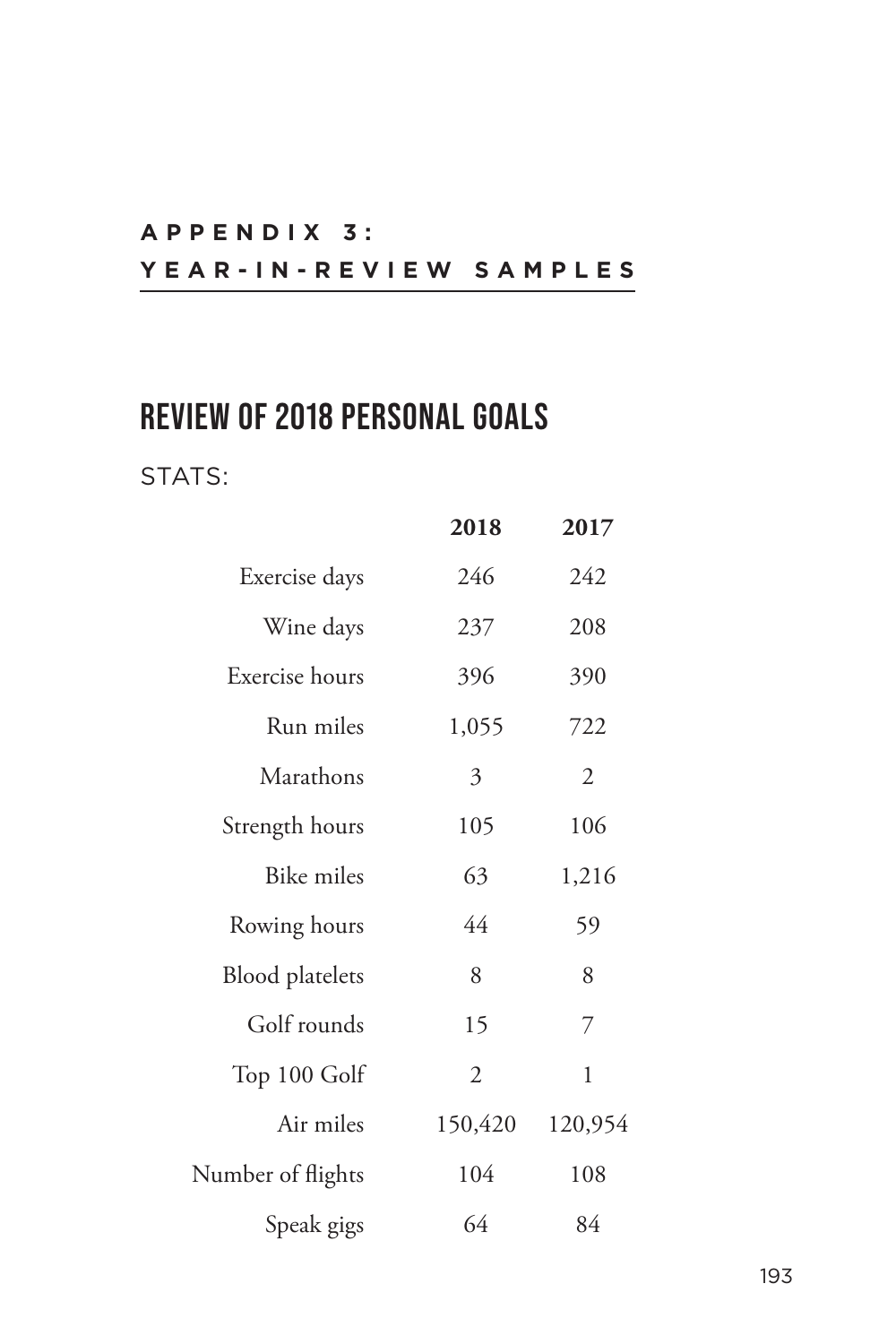|                     | 2018 | 2017 |
|---------------------|------|------|
| <b>Books</b>        | 26   | 29   |
| Movies              | 112  | 64   |
| Nights home         | 198  | 245  |
| Nights for business | 76   | 79   |
| Nights for fun      | 91   | 41   |

#### HIGHLIGHTS:

- 1. Memorial for Bonnie in Cape May, along with weeklong family reunion
- 2. Leslie surprisingly arrived in my life in June
- 3. World travel—Ireland twice, Beijing, Australia, London, Berlin
- 4. Two cruises in Caribbean
- 5. Rim2Rim2Rim in Grand Canyon
- 6. Maui week, lots of activities
- 7. Great Wall of China Marathon for seventh continent
- 8. Fiftieth state marathon in New Jersey
- 9. Number one Pine Valley golf course
- 10. Potato Chip Rock twice
- 11. Rejoin golf club Marbella
- 12. Rod Stewart concert
- 13. Patron at the Masters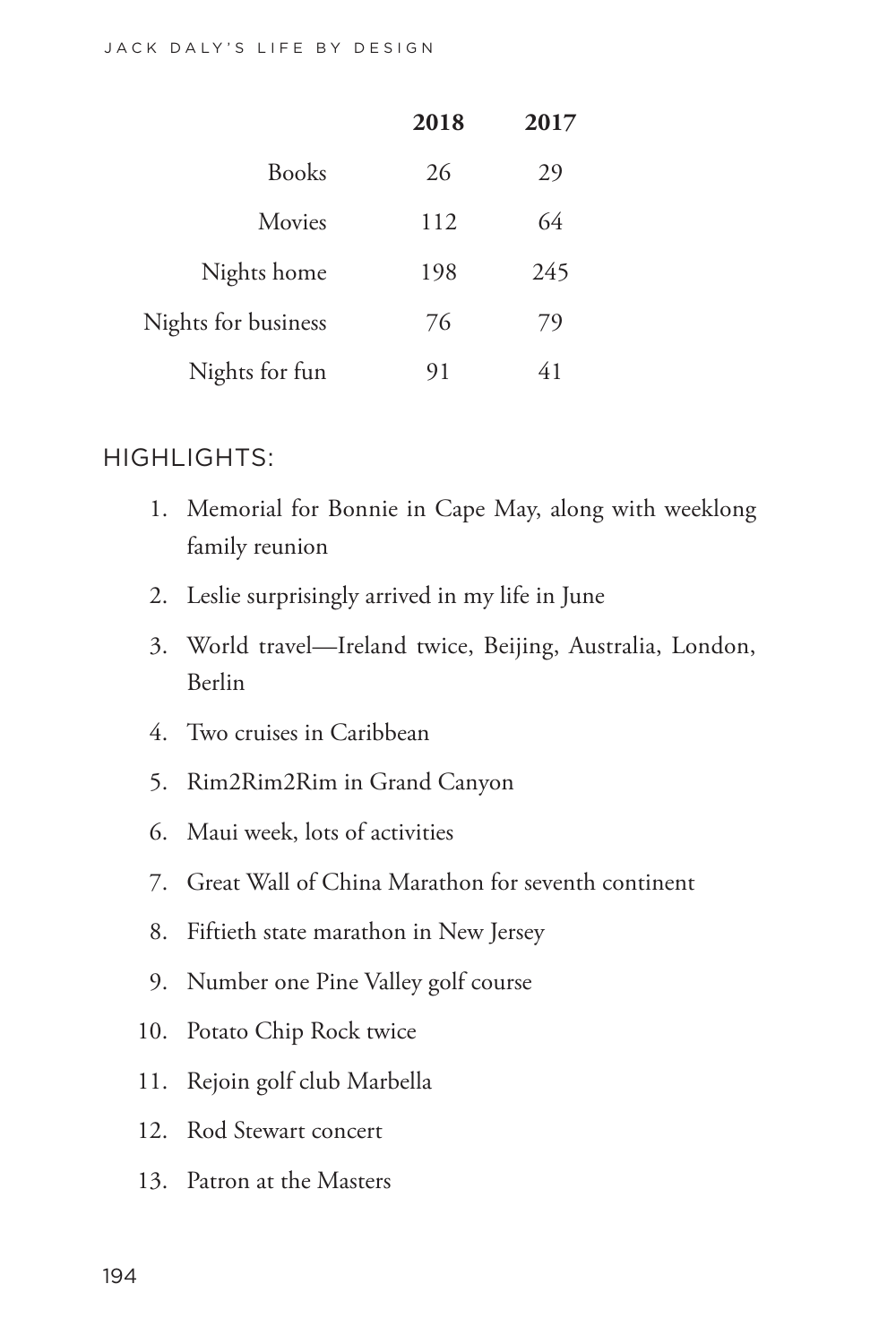- 14. Hot-air balloon in Australia
- 15. Kayak Vancouver
- 16. Hike mountain in Vancouver
- 17. Copter through Chicago tour
- 18. *Love* (Cirque du Soleil) in Vegas
- 19. *Absinthe* twice in Vegas
- 20. *Wicked* in San Diego
- 21. Temecula wine country
- 22. Christmas celebrations on both coasts

#### COMMENTARY:

Instead of losing ten pounds to 175, ended year at 186. Workouts on plan. Big accomplishments with fiftieth state marathon and Great Wall of China Marathon for seventh continent. Significant shortfall on both swim and bike goals, as triathlons were zero point of focus. Strength and rowing goals on plan. Blood platelets over plan, making a difference. All doctor visits, floss/water, and sleep goals met. World travel as planned. Visits with the Young family on plan. Getting close on Top 100 Golf Course goal; nailing Pine Valley was a biggie. Rejoined golf club (Marbella) and took four golf lessons. However, goal of fifty rounds underachieved by a lot with fifteen rounds. More emphasis in 2019. Several bucket list items knocked off the list, and those do not carry over to 2019. Several house improvements completed. Books close to plan, and movies more than double plan. Nights for business were on plan, and actually shifted some home nights to fun nights when Leslie arrived in my life (June).

Overall, a successful year and look forward to 2019. A full life, a blessed life, a life by design.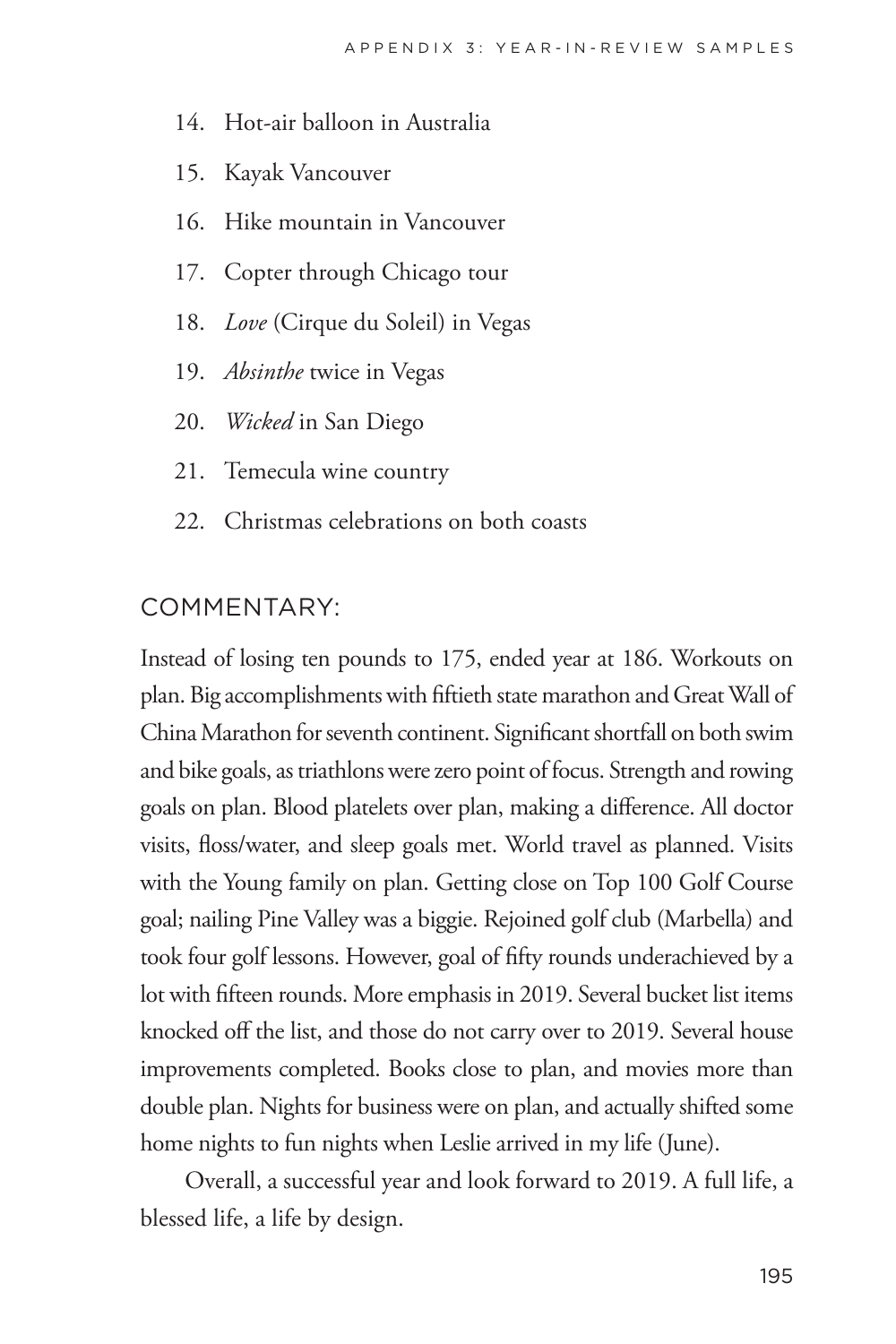# **YEAR IN REVIEW 2016—JACK DALY**

## DEC 31, 2016

For those readers new to this annual write-up, this is my summation and reflections on the personal side of my life, similar to a board of directors report in the business world. As noted in last year's report, Bonnie declared I was overextending myself, and as I reflected on the year, I agreed to scale it back a bit. At the same time, I noted that the year would be jammed with more than most would be willing to venture out on. Both were accomplished.

Before reviewing my personal happenings, a quick recap of the family. Sadly, over the Christmas holidays, Bonnie's mom, Peg, passed away. She lived ninety healthy years, of which I knew her for more than fifty, and we were fortunate to have her close by in California for the last few years. Grateful for the years we had. Looking ahead, we are focused on June 2017, as son, Adam, became engaged to "his" Melissa, and the wedding is in June. Our grandsons Malcolm (8) and Wyatt (4) continue to grow in so many ways and will be joined by Jake with the big wedding. Daughter Melissa's health all points to a positive direction, and Bonnie and I celebrated our forty-seventh wedding anniversary. Time flies!

So I call it *life by design*, and I've been practicing it for decades. I hope readers of this report are personally encouraged to "step up their game" and reach for their dreams. They are truly in reach.

#### HIGHLIGHTS:

Tough to pick an opener, but moving to our new home that we had been eyeing for a decade sure has to rank up there. Took the opportunity with the move to build a custom wine cellar, which is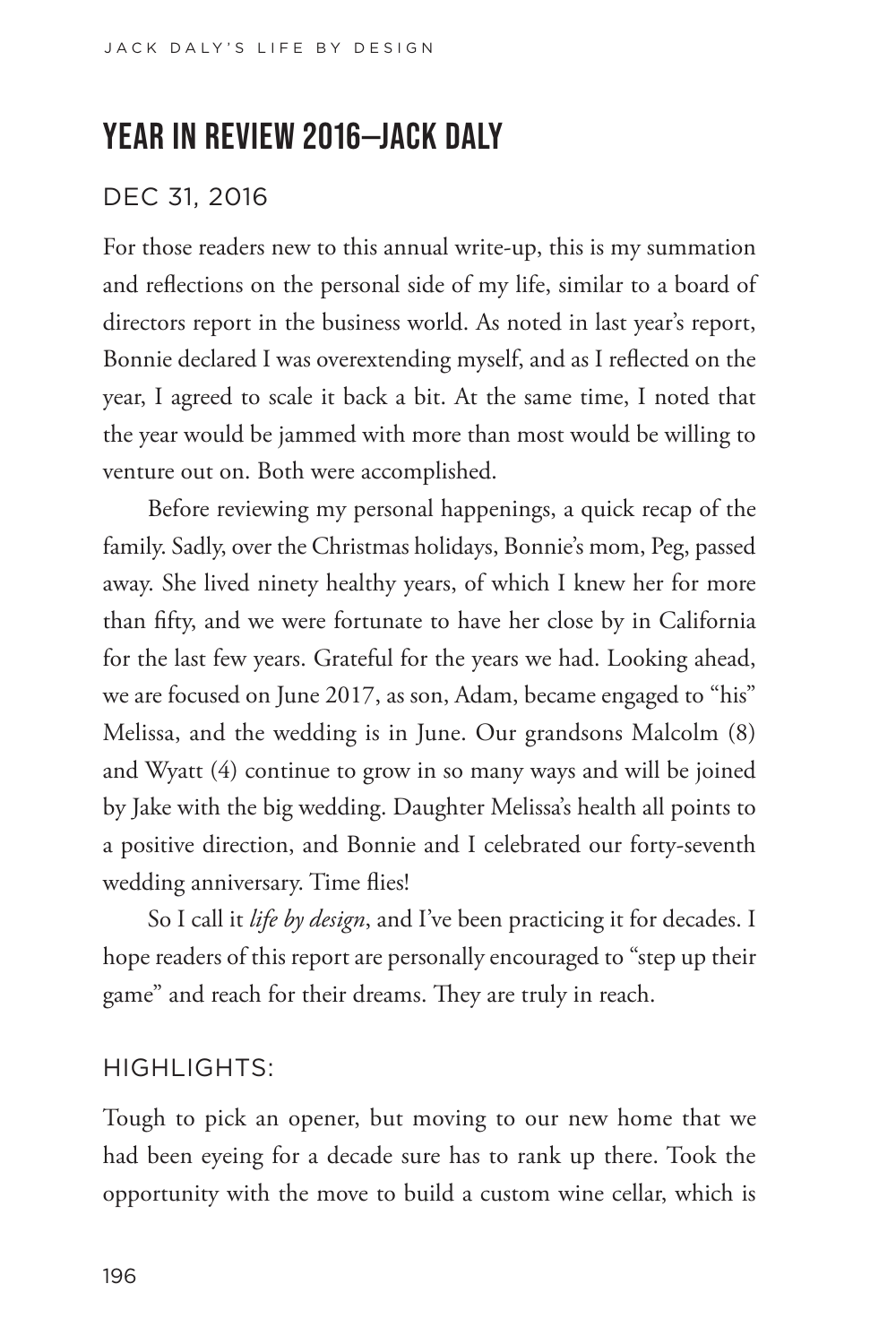fully stocked with one thousand bottles, so come by and visit. Of course there were plenty of marathons, which will be noted later, but traveling to Greenland with Mark Moses and running the Polar Circle Marathon certainly makes the highlight reel! Published my third book in three years (titled *The Sales Playbook*) with Dan Larson and now can lay claim to *number one Amazon best seller* three years running. Pursuit of my bucket list recorded so many "ticks of the boxes": Phoenix Open with stadium seating on hole sixteen with Rick Iovine; Kentucky Derby with Adam Witty and my Business Manager, Jennifer, and her husband, John; Ryder Cup with host Lane Gold; Mount Rushmore; Dubrovnik visit; gondola ride in Venice; dogsledding in the Arctic; Barossa wine retreat; stadium roof walk in Adelaide with Jim Moularadellis; glacier and icebergs in Greenland; golf on some of world's finest in Tasmania, Australia, Ireland, and the United States; Pompeii ruins; and completion of my tour of the presidential libraries. Grateful to have my supportive wife, Bonnie, with me on so many of these adventures.

### BALANCE:

Thirty-plus years ago, we moved to weather-friendly Southern California, which we enjoy immensely. Yet I'm here less than half the time, as I jet around the world with my speaking profession and personal pursuit of my bucket list. Left unchecked, I could find myself "hotel caged." Years ago, Bonnie and I agreed to decide in advance the number of nights away from home as a max, and my Business Manager, Jennifer, does a great job orchestrating the calendar accordingly. We decided to increase the number of nights home in 2016, and the good news is 168 in 2017 (and the plan was 157) versus prior year actual of 121. Here's a historical look at how it works.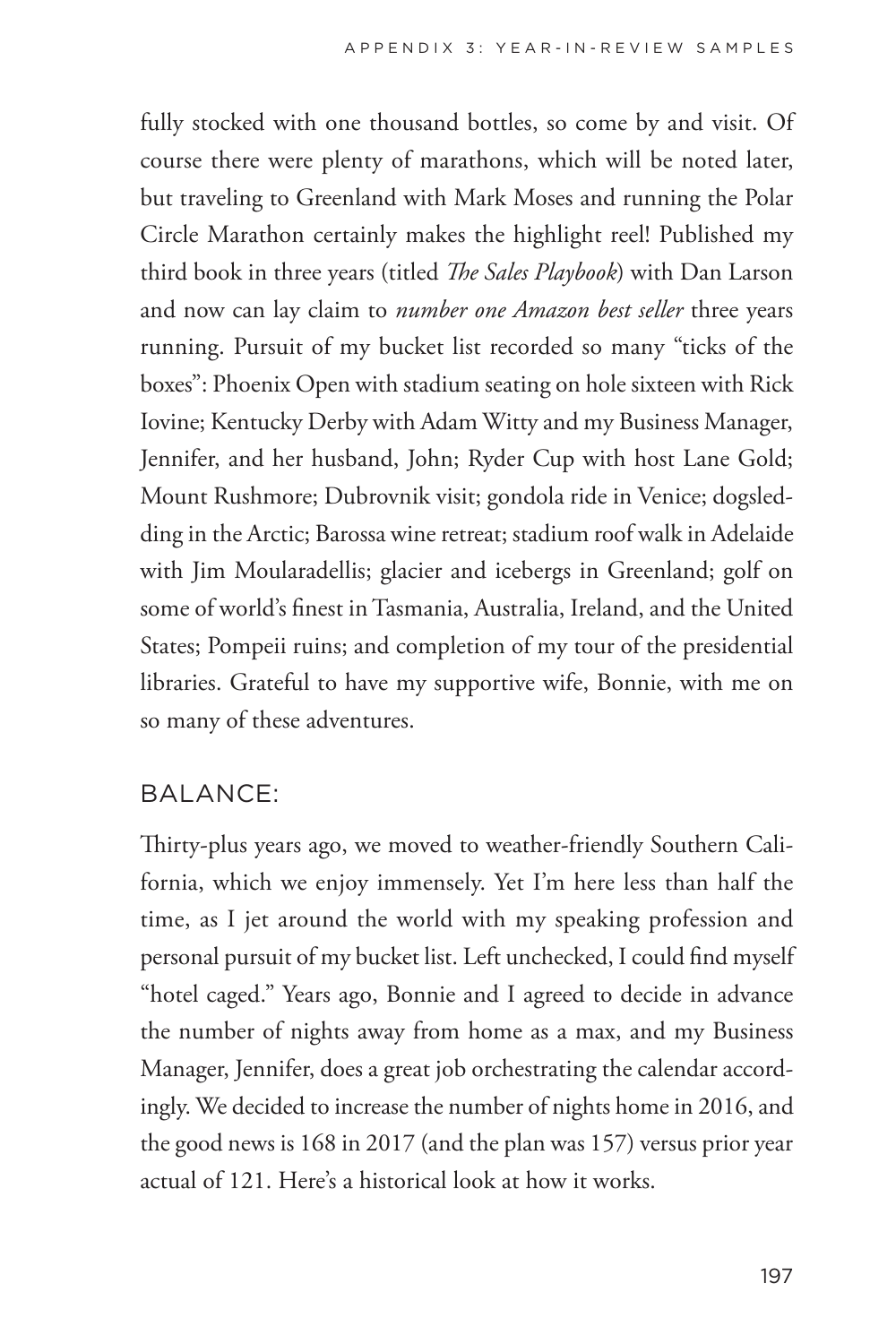| <b>YEAR</b>                      |  | 2017 2016 2016 2015 2015 2014       |  |
|----------------------------------|--|-------------------------------------|--|
|                                  |  | Plan Actual Plan Actual Plan Actual |  |
| Business 111 107 111 131 125 146 |  |                                     |  |
| Home 173 168 157 121 131 138     |  |                                     |  |
|                                  |  | Fun 81 91 98 113 109 81             |  |

The plan of optimizing a combo of business and personal travel was the key to execution here. As can be seen of a review of the above stats, for the most part, things that get measured get done. The highlight was not just more days at home than planned, but yearover-year comparison was a net gain at home of forty-seven days—or 39 percent improvement in that desired metric. Goal in 2017 is a similar performance, with several at-home vacations planned with friends/family.

Health/fitness: Fitness results in 2016 were a mixed bag—some highs, some lows, and an overall improvement from 2015 yet shy of prior years when I had Ironmans on my calendar. I've targeted one full Ironman and two 70.3 Ironmans in 2017, so overall exercise levels should go up. Overall exercise hours were nearly one hour per day with a total of 356 hours compared with last year's 283.

On the racing front, it was nine overall marathons, bringing lifetime tally to eighty-eight in my quest for one hundred. Of those nine, six were new states, bringing state total to forty-nine (New Jersey is the missing state, which will happen in October). Surf City Marathon was the first of the year, which made for a full weekend for Rick and me, as we spectated at the Phoenix Open the day before. The following weekend I raced Mississippi Marathon, a point-to-point raced in 26.2 miles of headwinds. Mike Wein and Susan Haag were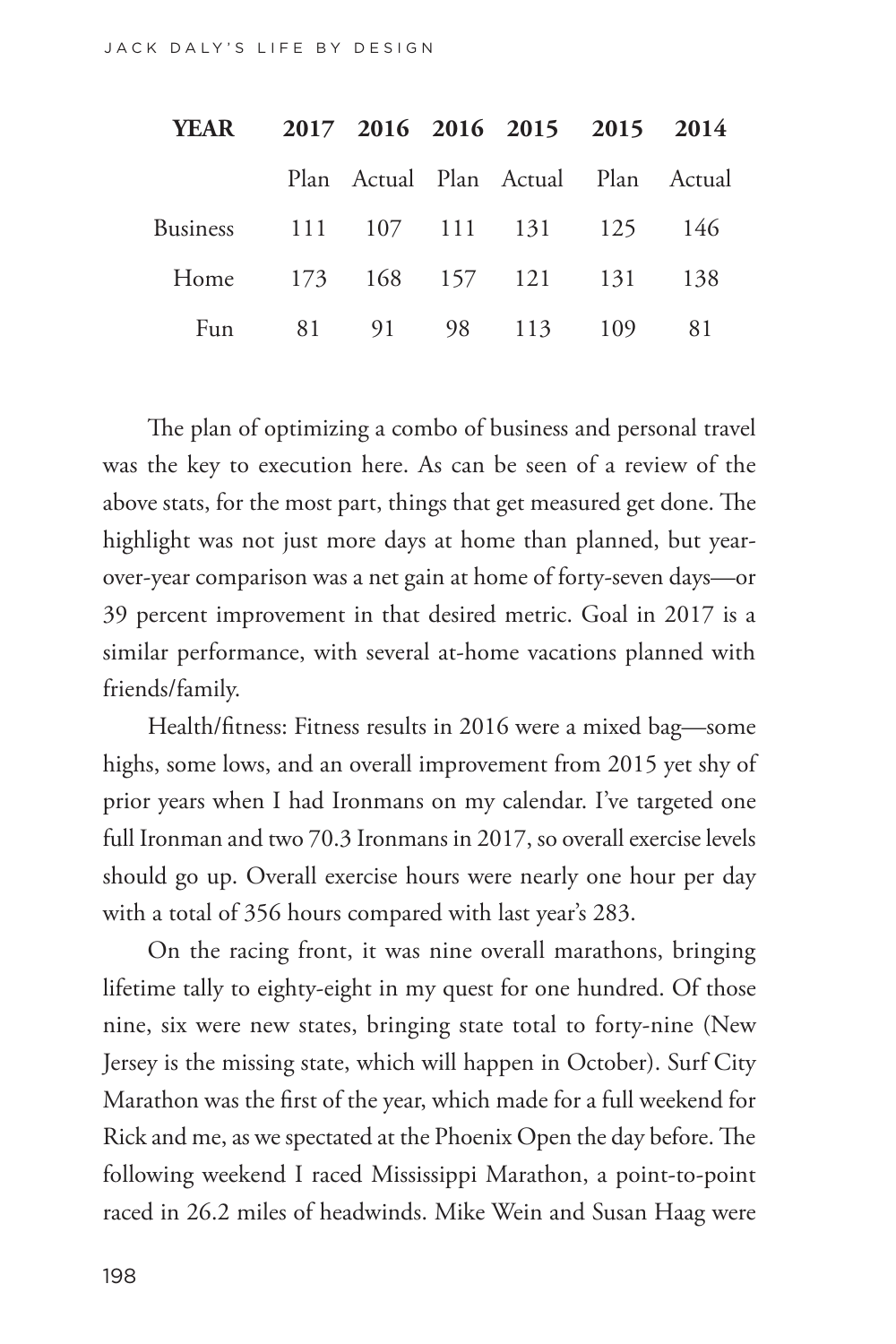| <b>YEAR</b>                      |  |  | 2013 2012 2011 2010 2009 2008             |     |
|----------------------------------|--|--|-------------------------------------------|-----|
|                                  |  |  | Actual Actual Actual Actual Actual Actual |     |
| Business 138 109 117 119 101 132 |  |  |                                           |     |
| Home 142 179 151 188 175 141     |  |  |                                           |     |
| Fun                              |  |  | 81 81 98 68 78                            | -83 |

out there running Atlanta Marathon for my state number forty-six. (Mike is a world-recognized age-group performer in the Ironman sport, and Susan logged her one hundredth Ironman in 2016.) In May I squeezed in local OC Marathon and a new state—Fargo, North Dakota—where I was joined by Andy Heck (always great to have company!). My favorite 70.3 Ironman in Honu was raced, albeit where I pretty much walked the run, as I was truly fatigued. Scenic Montana Marathon was next, followed three weeks later in Omaha, where I qualified and competed in the USA National Olympic Triathlon Championship. (I was way back in the pack, whereas speedster Mike Wein was near the front!) Three weeks later I found myself in a Roswell, New Mexico, marathon, which was really lonely with fewer than fifty marathoners in total on an out-and-back route. Bonnie rooted me on in South Dakota for state number forty-nine in early October, just as that part of the country was closing down for the cold winter weather. Fun visit to Mount Rushmore and Crazy Horse Memorial was the bonus here. Two weeks later, it was Mark Moses and I knocking out the Polar Circle Marathon. With the first 10K on an ice cap base and knee-high snow, coupled with an all-day race of minus twenty degrees and twenty-eight-miles-per-hour winds, it is now my number one favorite marathon of the eighty-eight lifetime. No intention to ever race it again, but one hell of an accomplish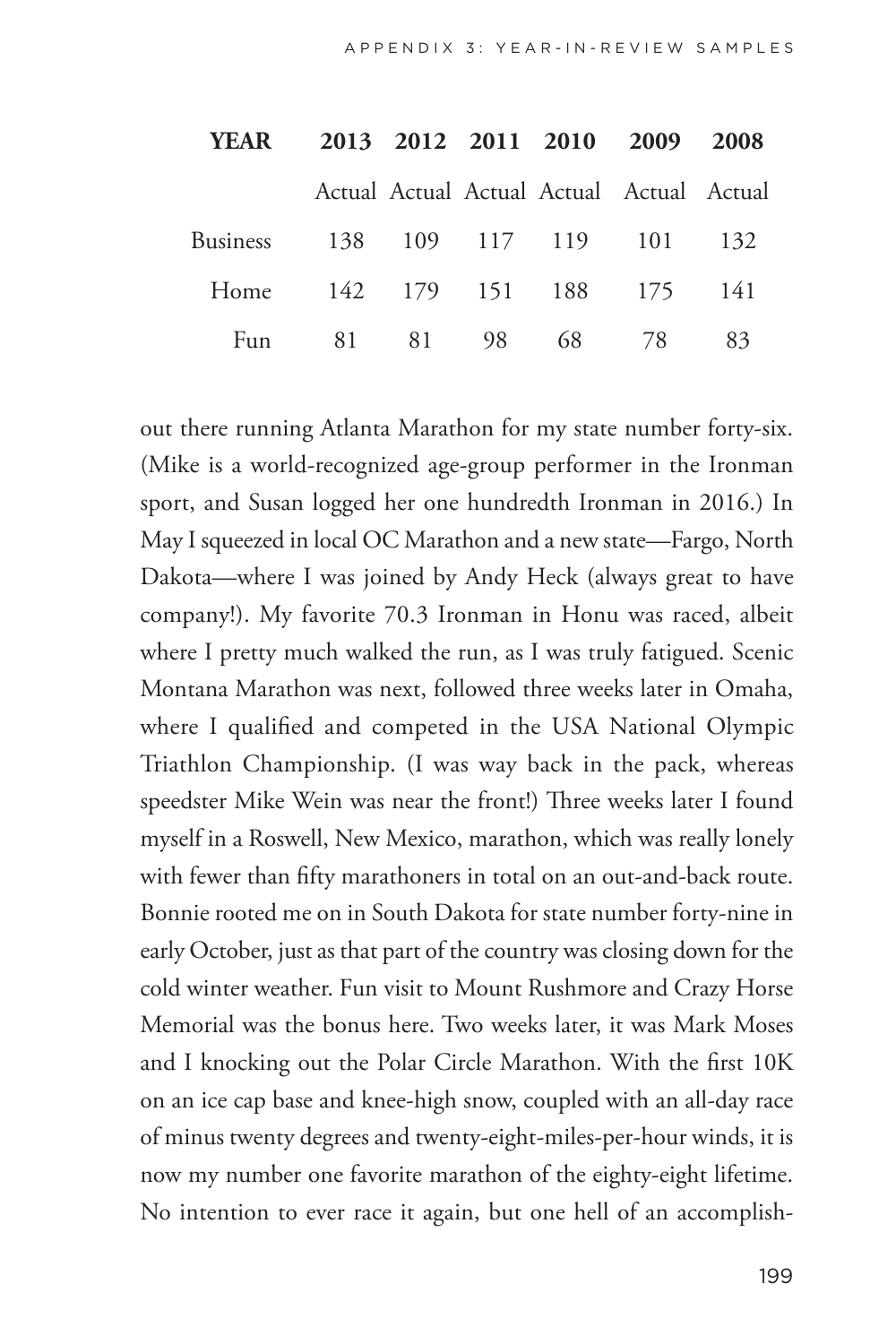ment and lifetime memories! Special note was the goal of running one thousand miles in the year, which was accomplished Christmas Eve with my grandsons at the finish. 2017 plan is to wrap up all fifty-states marathons, all-continents marathons with the Great Wall of China in May, and an Ironman on all continents in November in Malaysia. Big stuff there! Summary of key stats follows:

| <b>YEAR</b>       | 2017 |        | 2016 2016 2015 |             | 2015  | 2014   |  |
|-------------------|------|--------|----------------|-------------|-------|--------|--|
|                   | Plan | Actual |                | Plan Actual | Plan  | Actual |  |
| Exercise days     | 250  | 222    | 225            | 184         | 225   | 242    |  |
| Run hours         | 132  | 200    | 160            | 170         | 160   | 152    |  |
| Run miles         | 700  | 1,000  | 1,000          | 893         | 1,000 | 974    |  |
| <b>Bike</b> hours | 252  | 79     | 130            | 61          | 180   | 154    |  |
| Bike miles        | 4K   | 1,129  | 2K             | 954         | 2K    | 2,464  |  |
| Swim hours        | 24   | 3      | 36             | 8           | 36    | 32     |  |
| Swim yards (km)   | 72   | 6      | 100            | 21          | 100   | 87     |  |
| Strength          | 72   | 74     | 60             | 35          | 60    | 69     |  |
| Rowing (hours)    | 48   |        |                |             |       |        |  |
| Total hours       | 528  | 356    | 386            | 273         | 436   | 407    |  |
| Wine days         | 200  | 250    | 175            | 206         | 175   | 181    |  |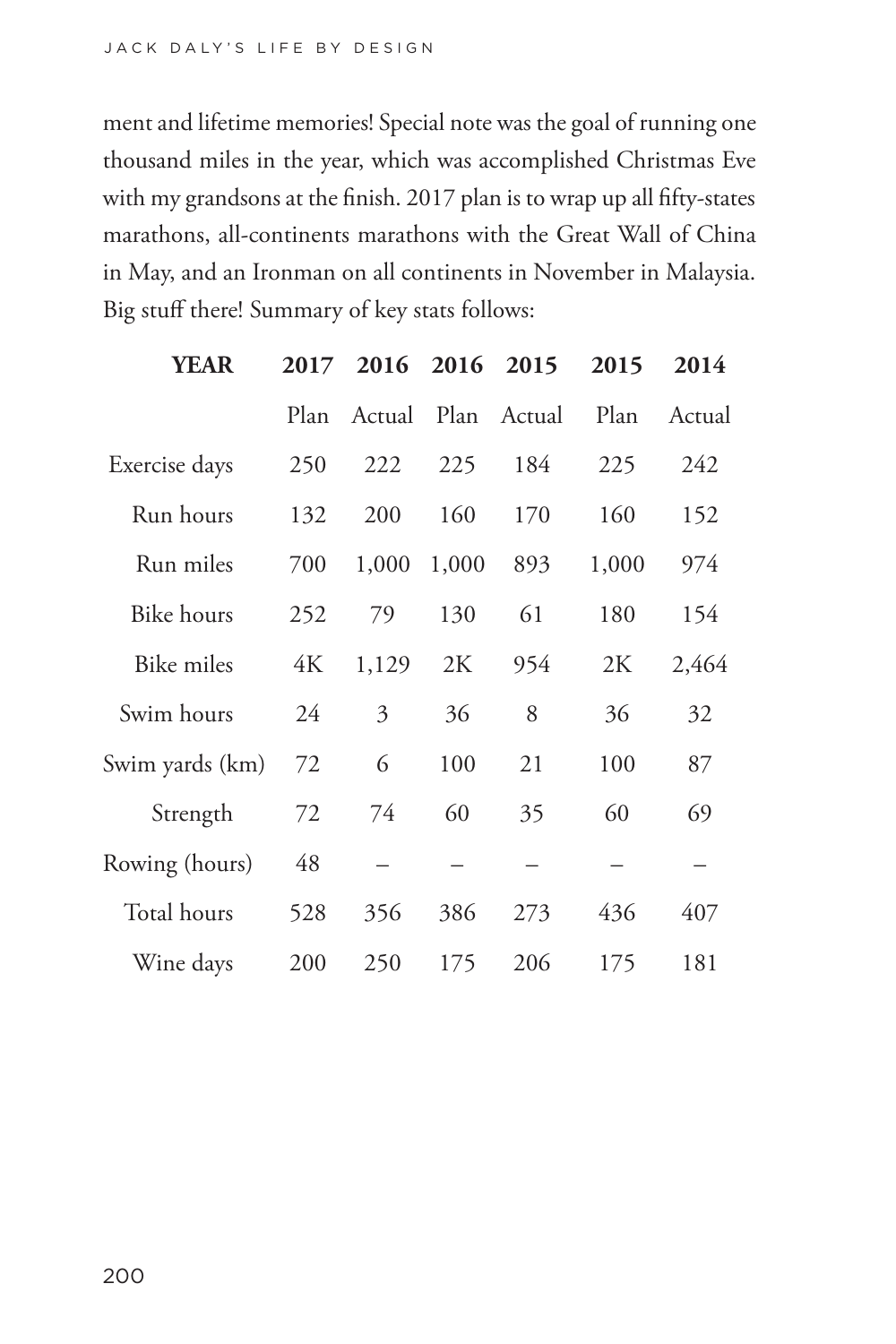| YEAR              | 2013  |     | 2012 2011         | 2010                               | 2009  |
|-------------------|-------|-----|-------------------|------------------------------------|-------|
|                   |       |     |                   | Actual Actual Actual Actual Actual |       |
| Exercise days     | 228   | 240 | 245               | 268                                | 254   |
| Run hours         | 142   | 133 | 170               | 171                                | 102   |
| Run miles         | 728   | 785 | 1,056             | 930                                | 585   |
| Bike hours        | 183   | 251 | 178               | 220                                | 222   |
| <b>Bike miles</b> | 2,858 |     | 3,992 2,855 3,463 |                                    | 3,903 |
| Swim hours        | 35    | 43  | 51                | 87                                 | 76    |
| Swim yards (km)   | 100   | 125 | 157               | 260                                | 218   |
| Strength          | 65    | 66  | 81                | 99                                 | 93    |
| Rowing (hours)    |       |     |                   |                                    |       |
| Total hours       | 427   | 498 | 480               | 577                                | 493   |
| Wine days         | 169   | 173 | 156               | 143                                | 178   |

Weight maintained acceptable delta to 180 year round. Big step up in hours and exercise overall planned for 2017, reflection of tracking bike on both outside and stationary, goal of rowing added, and commitment to racing another full Ironman. Five hundred twenty-eight hours is a step up over the past couple of years but consistent with prior Ironman years. It's all about commitment. This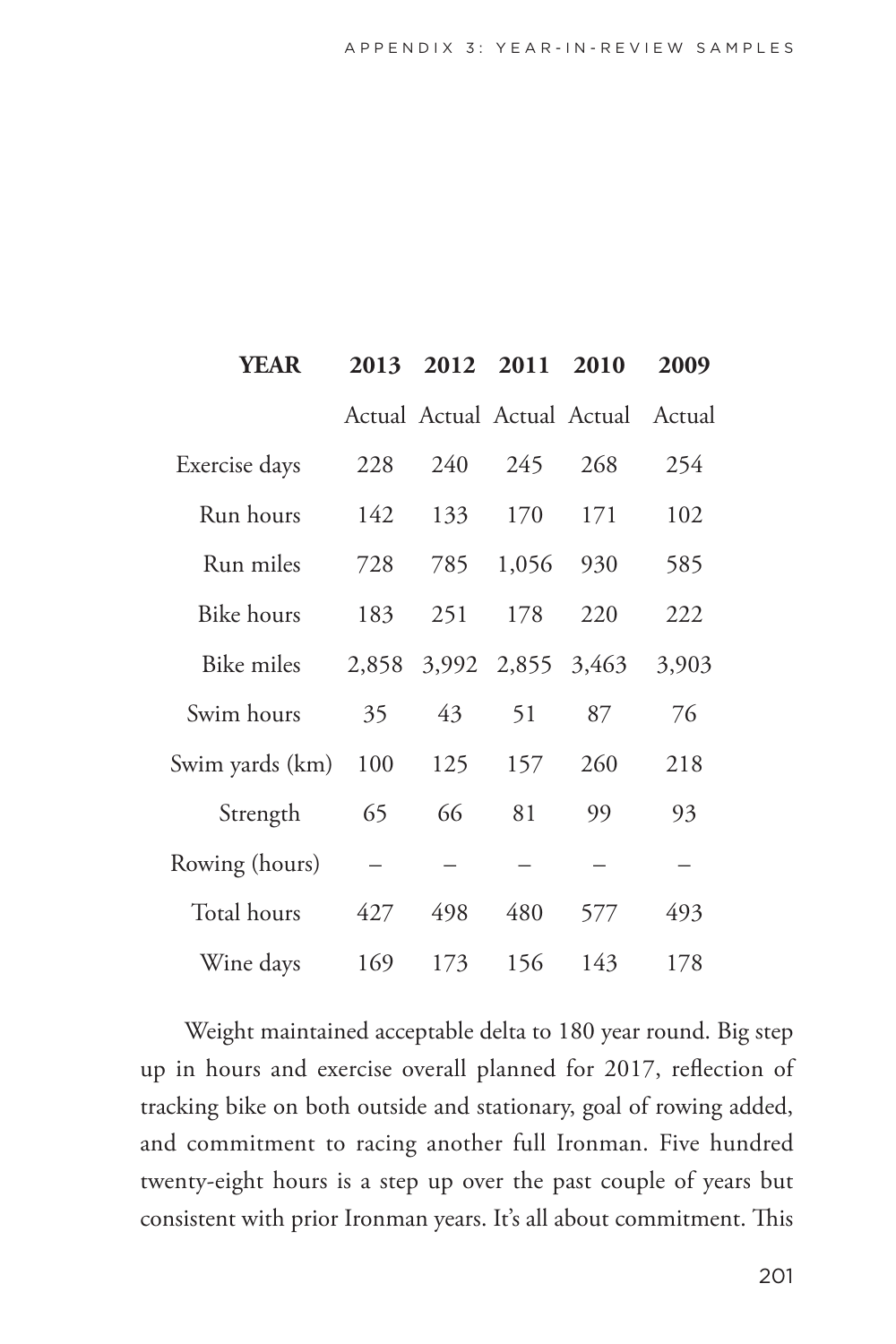step up should result in desired weight loss of around ten pounds. Increased planned wine days is more planned time at home combined with new wine cellar. Cheers and balance!

Doctor visits were all completed according to goal, each with positive reports. Blood platelet donations were eight, compared to goal of five. This is significant for me, as each visit positively impacts on average three people's lives. Lifetime donation count now over two hundred. Water intake and flossing on plan, and backed off the "shakes," as no material improvements seen last year as a result. Overall sleep hours per night have improved to an average of six per night, although big variances with travel schedule. Note as well, too many sick days during the year, as well as periods of exhaustion, so need to stay alert about overextending myself.

Family / grandparenting from afar: Kids living on both coasts, with their own adult agendas; grandkids with their school and activity schedules and living on opposite coast; and a world-traveling schedule sure provides its challenges to family time. We celebrated Christmas twice, a week apart on each coast, thereby getting to see all. The Youngs visited us for a week on the California beaches, which was terrific but too short. As well, we linked up as the calendar and travel provided. This will continue to be an ongoing challenge, requiring work and coordination by all in the family. The upcoming wedding and a family cruise, as well as year-end holidays, will all enhance 2017 in this regard.

Travel: As is customary, the actuals pretty much fall in line with plan, as most is booked a year or more in advance. One hundred sixty-eight air flights were logged in 2016, compared with 170 in 2015. That represented 219,991 miles, compared with 216,157 miles in 2015. Fun fact is always my personal car mileage—4,126 miles this year compared to 2,420 miles. (As Bonnie reminds me,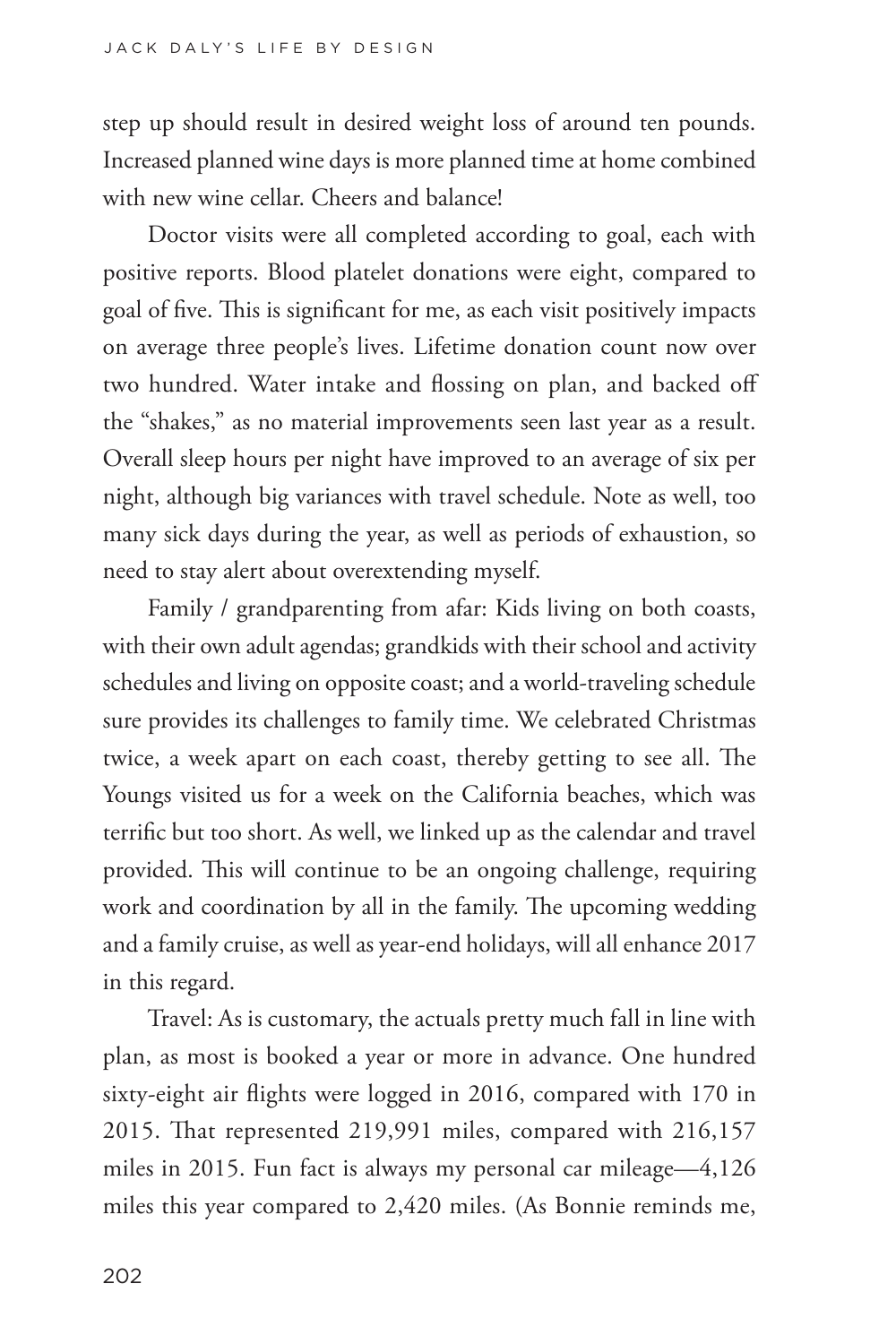you can't log many when you aren't home!) World travels were showstopping: Amsterdam magical; Dublin, Ireland, pure fun; two visits to Australia, one with Bonnie, where we were hosted by our good friends the Moularadellis and ventured to our favorite Barossa wine country; my first visit to Tasmania, and it surely won't be my last; returned for second visits back-to-back years to Kuala Lumpur and Singapore, and I can never get enough of those (special note that I took on the stinky fruit—Durian—hosted by George Gan); tremendous hospitality shown to me by EO in both Panama (where we private-flight toured over the canal) and Nova Scotia; bike toured Copenhagen on way to Greenland; a relaxing week on the Big Island of Hawaii, built around Ironman 70.3; plenty of stops throughout North America; the lifetime memories of Greenland, with dogsledding, ice fjords, etc.; and sharing a truly special trip with Bonnie to Venice, Rome, and a cruise along the Croatian coast (including so many great stops such as the Pompeii ruins and Dubrovnik, to name a few).

And to think that 2017 schedule has more bucket list visits in store!

Catchall: I played double-digit (eleven) rounds of golf for the first time in years, whereas I used to play triple-digit numbers of rounds. This was enough to get the golf bugbite, so I now plan to up the rounds in 2017. Of the eleven rounds played, three were on the Top 100 in the United States, bringing me to ninety-two on the list of one hundred. As well, several more of the rounds were on the Top 100 of the World list. The Phoenix Open with the infamous sixteenth hole was a total hoot. More like a four-day Woodstock concert experience, where I'm convinced many never saw a single golf swing! The Kentucky Derby was a longtime bucket list that got checked off, and it's always fun to hold the winning ticket ("costumes" were all you've ever thought of, and then some). Visiting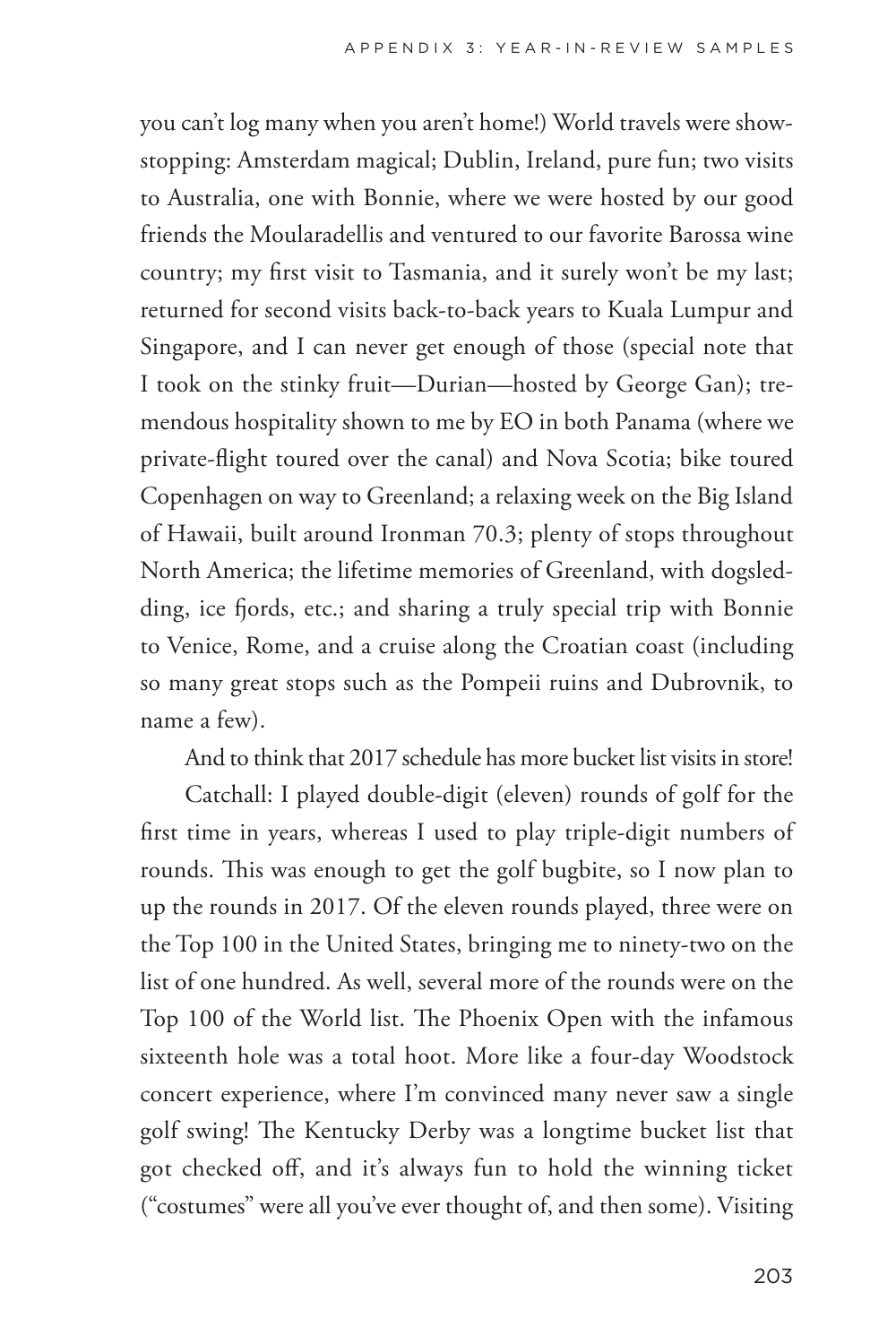the presidential libraries has turned out to be one of the more fun excursions I've taken on (each with its uniqueness and oddities). The Ryder Cup was so much fun that I believe I will be a regular when it's in the United States and possibly when in Europe as well. (Note, golf like you've never experienced, particularly on the fans' side of the ropes.) Touring Venice, Italy, is a lifetime highlight, and Bonnie did it right with reservations at the Hotel Gritti. Murano glass visit and purchase, gondola ride, and historic visits were a few notables. Windstar Cruises are always living a life of the rich and famous (at least for a week!). A weather challenge on the route provided us a bonus stop in Pompeii ruins, which was mind boggling. Every port was a wow! Rome is Rome (can never get enough!). Back in the States, we really marveled at Mount Rushmore. I'd love to tell you about my private tour of the CIA headquarters (thanks to my good friend Simon Sinek), but if I shared, I'd have to eliminate you. Suffice to say, it was special. And then there was Greenland and that North Pole Marathon. (Stop by our house and see the customized photo book; a picture is worth a thousand words.)

I read thirty-eight books, compared with goal of twenty-four, and watched eighty-seven movies, compared with a plan of sixty. (Remember—lots of air flights.) The plan was to have 104 homecooked meals, and Bonnie outdid herself cooking up 112, another contributor to my few pounds of weight gain. Plan for 2017 has been upped to 117. (Hey, more nights at home, seems only fair.)

My personal goals for 2017 are posted in a separate document; suffice to say, they are equally ambitious. (Life is to be lived!) Additionally, my business plan and highlights are covered separately, and there are quite a few exciting new endeavors scheduled there as well. My speaking gig count was managed to ninety-one for 2016, managed down from the 113 of 2015. For 2017, the plan count is one hundred.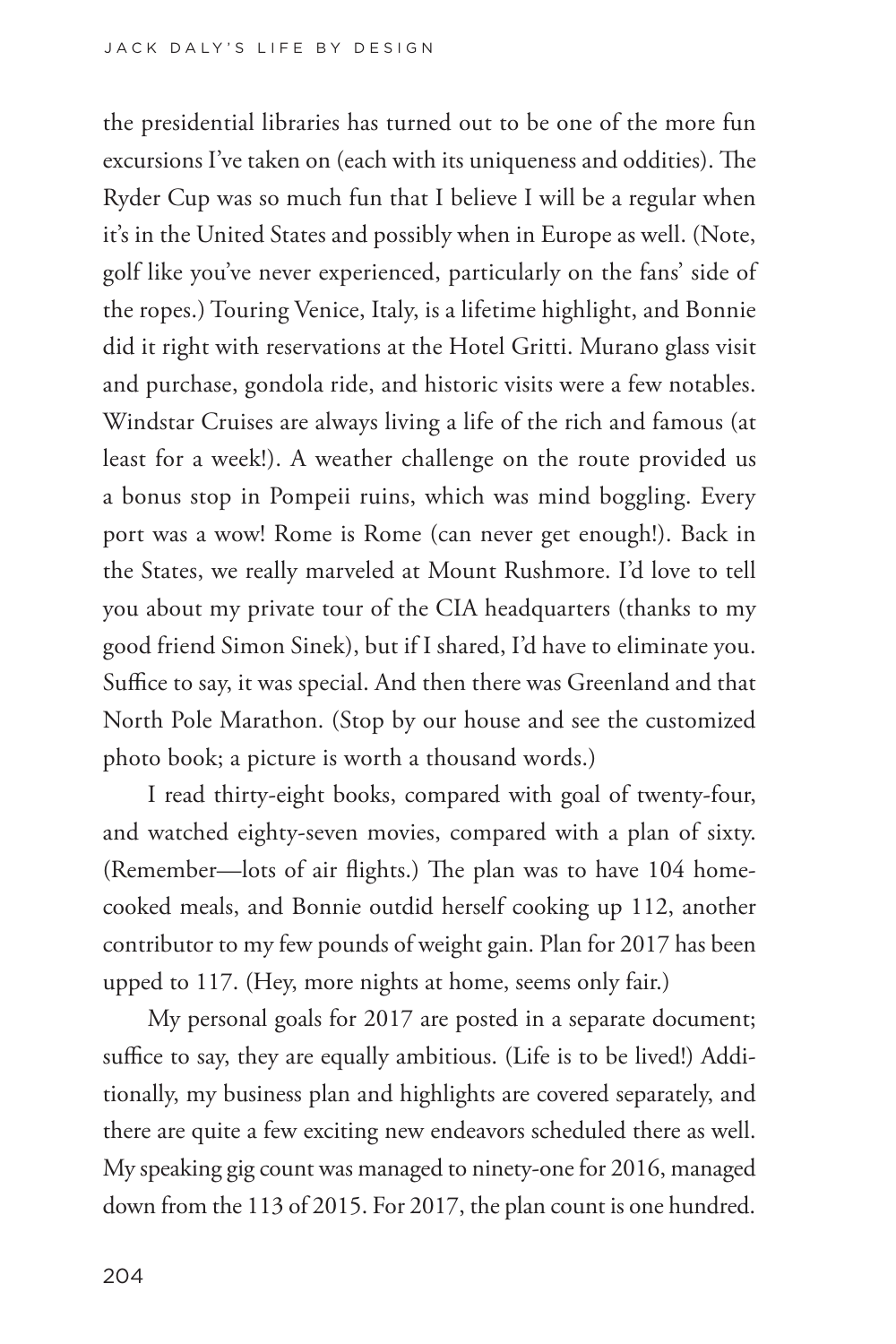Summary: I'm grateful for the life I have and the people I count as friends. I'm privileged to be able to share my experiences with others so they might elevate their lives and businesses. I'm blessed with good health and a robust business. Excitedly looking forward to 2017, and hope to see many in my travels.

# **THIRD QUARTER 2014 REVIEW**

### HIGHLIGHTS:

What a life! And where do I start? Family reunion of a week at Long Beach Island, two Top 100 Golf Courses, three triathlons, two winecountry visits, James Taylor concert, 9/11 Memorial visit, and the list goes on! Perfect weather for our return to Long Beach Island after thirty years away, hosting family aging from two to sixty-five. Week included a marriage proposal, the Cast House lodging with ten bedrooms, and so much family fun and bonding. Top 100 Golf Courses—now played at eighty-four, picking up Atlantic City Country Club, where terms *birdie* and *eagle* were started, and also the legendary Bethpage Black in New York, which was every bit as challenging as noted for. The NYC Triathlon was superfun, with a Hudson River current assist, posting a sixteen-minute swim, and an all-around great race—I will be back for this again. Following month was Santa Barbara Triathlon, one of the world's oldest, nearing a Half Ironman distance. Major bike crash with two miles to go (no broken bones, just broken bike) yet posted the fastest run in age group, just missing the platform finish. (It was also the annual GOT race, making it even more special.) Next month, it was Olympic-distance tri in San Diego, placing first in age group (too funny, only in age group and oldest competitor in the race!). Temecula and Santa Ynez wine-country visits were both fun and unique. Day before the Long Beach Island reunion, several of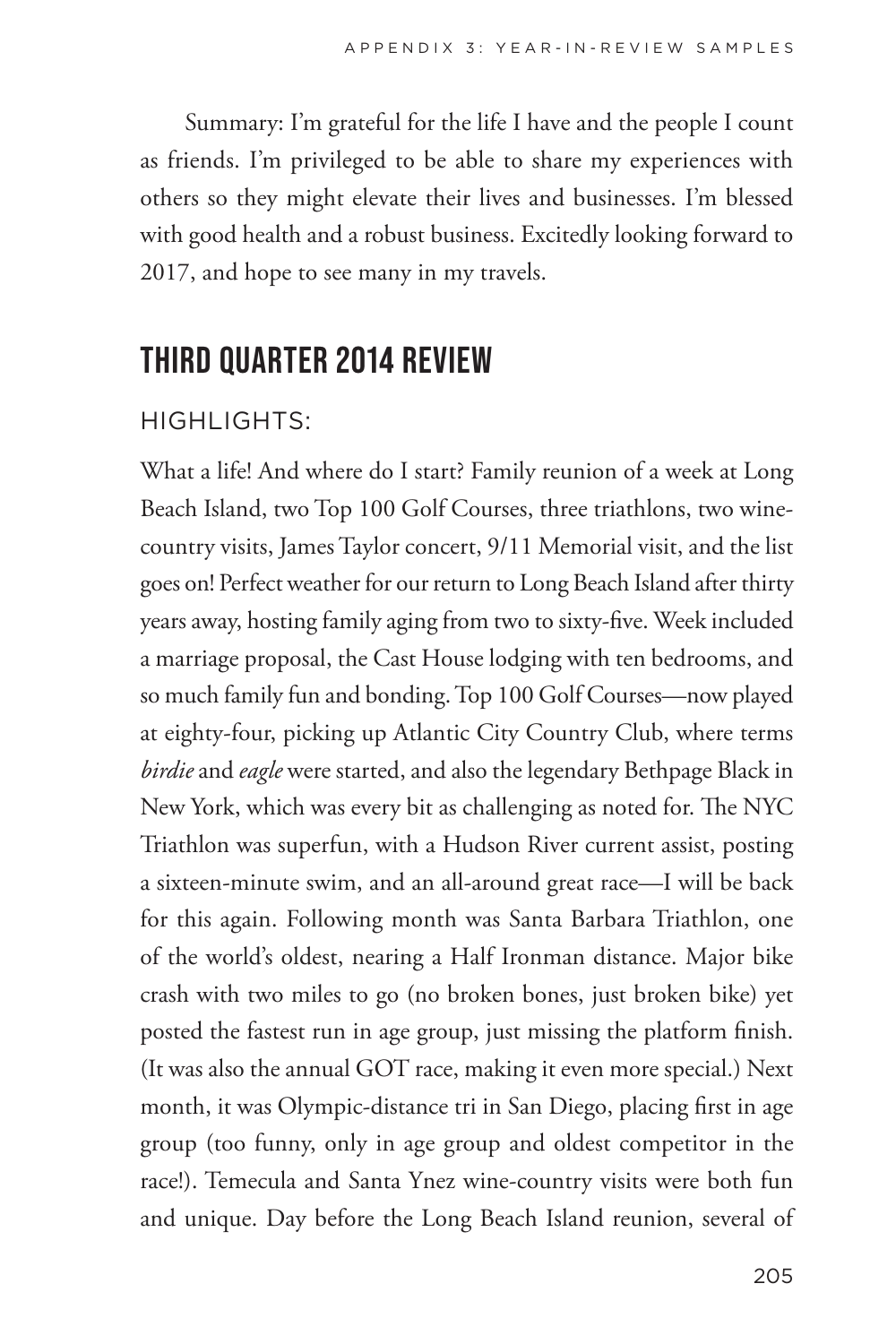us took in my favorite James Taylor concert, always a highlight and fun to share with several friends/family. The 9/11 Memorial visit was surely touching and moving and should be on everyone's to-do list, so tastefully done. Baseball-park visits continued, with great seats at Wrigley Field for one hundredth anniversary and final home game for the Padres. Great progress made on next book with my partner Gov, *Paper Napkin Wisdom*, hoping for a publication near year end. All this while suffering from more days sick in a quarter than I can ever recall!

Weight unchanged at 180. Hit the wine hard this quarter with wine country and increased time at home. Throughout nine months, 132 days vs. 120 same time last year. Workout days close to same, 186 vs. 194 year prior, ahead of plan of 168. Exercise hours at 311 vs. 341 a year ago, reflecting my being sick of late, near plan to date. Run miles/hours were 766/115 vs. 592/117 last year and plan of 750/120. Bike was 1,932/122 vs. 2,265/145 last year and plan of 2,475/165. Swim was 65K/23 vs. last year's 73K/26 and plan of 90K/36. Strength at fifty-one, same as prior year vs. plan of forty-five. Clearly, enthusiasm has waned for the triathlons, and racing looking to be curtailed in 2015, with more emphasis placed on marathons.

Books read at fifteen vs. plan of eighteen, as emphasis placed on writing *Hyper Sales Growth* and *Paper Napkin Wisdom*. Movies at fifty-seven vs. plan for forty-five, reflecting plane movies. Have gotten more into my golf, now at ten rounds, with several world-renowned tracks. Blood platelets donation at three, shooting for four by year end. Air mileage was 133,695/119 flights vs. 145,075/128 flights last year. Car mileage near nonexistent at 1,896 year to date, less than the 2,326 last year! My bike mileage alone is now ahead of it!!

Business nights away at 107 vs. 110 last year and plan of ninetyeight. Home nights at 102 vs. ninety-eight last year and plan of 102.